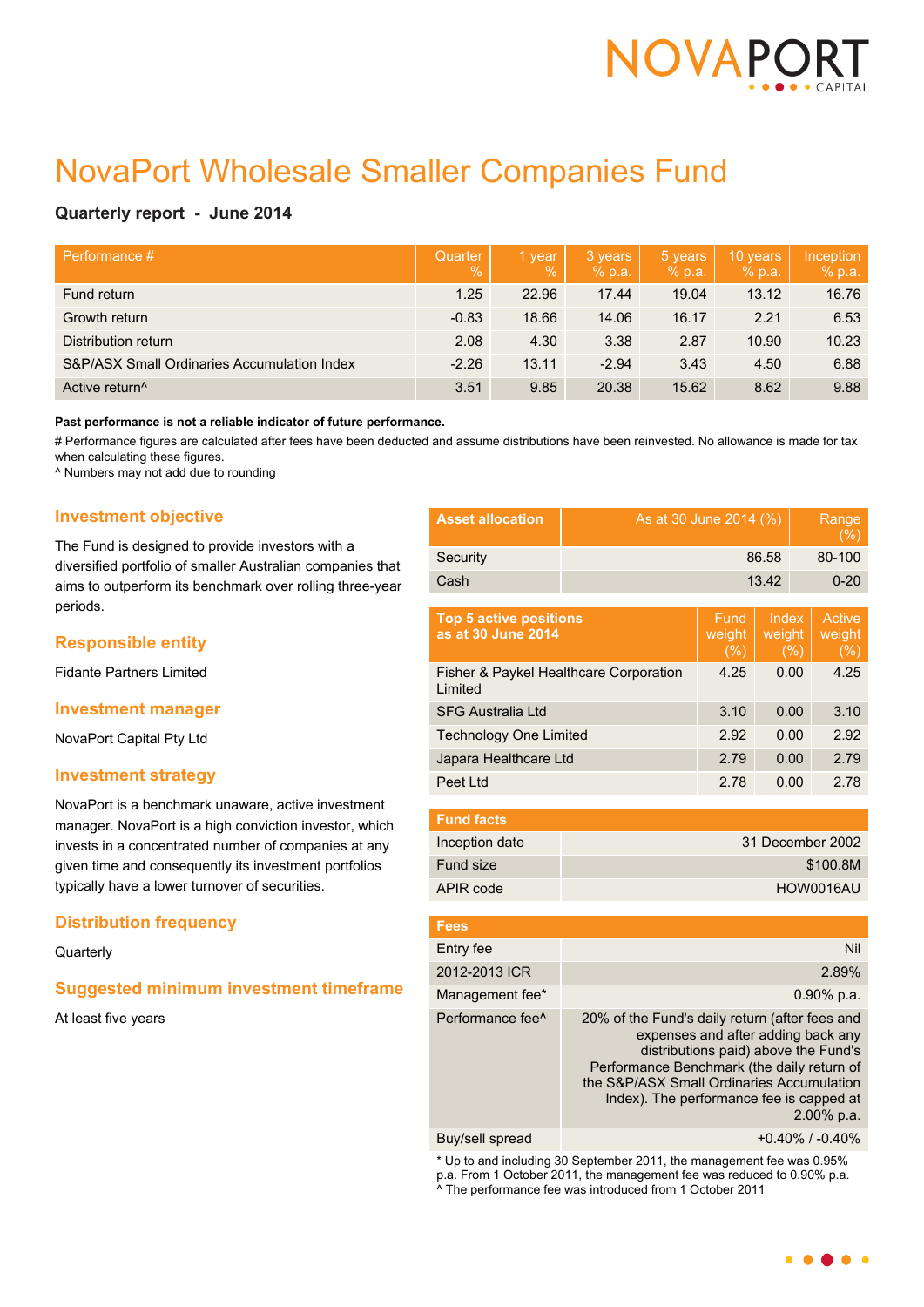## **Sector exposure as at 30 June 2014**



## **Market overview**

The S&P/ASX Small Ordinaries Accumulation Index fell 1.11% during June. For the financial year ended 30 June, the benchmark delivered a robust 13.11% gain and has boosted investor confidence following several difficult years.

The Materials sector was one of the best performing sectors during the month. Sentiment towards the sector has been supported by continuation of easy monetary policy globally (most notably in Europe) and an encouraging outlook for the US economy. Despite this, the outlook for underlying commodity prices remains varied with some (e.g. iron ore, coal) labouring under the perception of substantial excess supply capacity.

Unsurprisingly investor appetite for yield appears to remain strong. Other top performing sectors during the month were Utilities and Property Trusts, which we believe highlights investor dissatisfaction with lean bond yields and bank deposit rates.

A common theme emerging late in the financial year was that consumer and business confidence had taken a setback in the lead up to the Australian Federal Government budget announcement. With a number of companies downgrading their earnings guidance in May and June, investor focus has rapidly tuned to near term earnings risks. We believe this explains much of June's overall benchmark decline.

## **Fund performance summary**

The S&P/ASX Small Ordinaries Accumulation Index returned -2.26% for the quarter. The fund outperformed the market and delivered a +1.25% return over the quarter.

## **Performance of key securities**

#### **Key contributors**

| Security name             | Sector                        | Active weight %   Value added % |      |
|---------------------------|-------------------------------|---------------------------------|------|
| SFG Australia Ltd         | <b>Financials Ex Property</b> | 3.10                            | 0.72 |
| Western Areas Limited     | <b>Materials</b>              | 2.34                            | 0.62 |
| <b>SAI Global Limited</b> | Industrials                   | 2.32                            | 0.61 |

## **SFG Australia Ltd**

IOOF Ltd announced it will acquire SFG Australia in a recommended scrip and cash deal. The announcement saw the SFG share price rise in line with the terms of the merger.